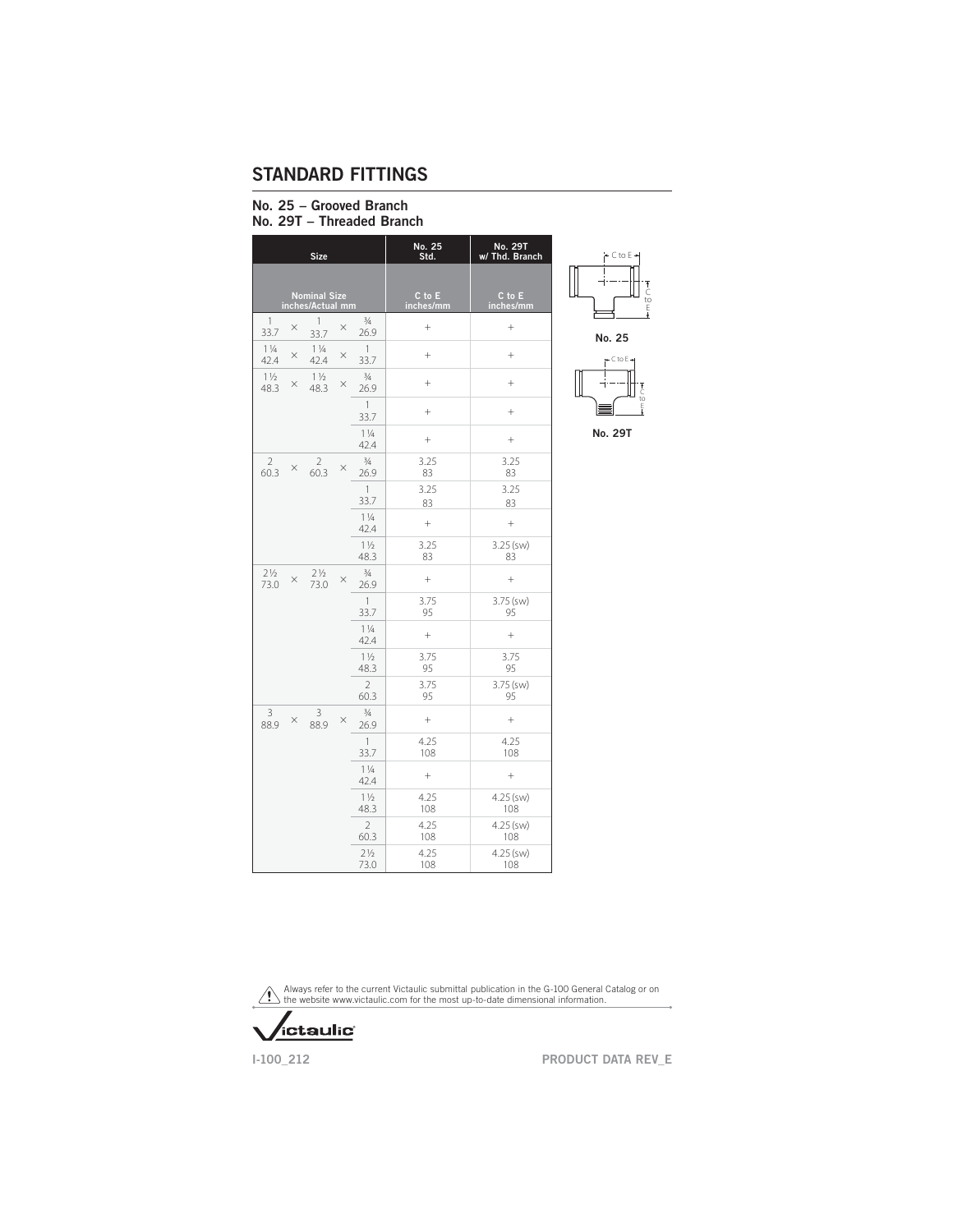| <b>Size</b>                                      |                        | No. 25<br>Std. | No. 29T<br>w/ Thd. Branch |
|--------------------------------------------------|------------------------|----------------|---------------------------|
| <b>Nominal Size</b>                              |                        | C to E         | C to E                    |
| inches/Actual mm                                 |                        | inches/mm      | inches/mm                 |
| 4<br>4<br>$\times$<br>$\times$<br>114.3<br>114.3 | $\frac{3}{4}$<br>26.9  | $^{+}$         | $^{+}$                    |
|                                                  | $\overline{1}$         | 5.00           | 5.00                      |
|                                                  | 33.7                   | 127            | 127                       |
|                                                  | $1\frac{1}{4}$<br>42.4 | $^{+}$         | $^{+}$                    |
|                                                  | $1\frac{1}{2}$         | 5.00           | 5.00                      |
|                                                  | 48.3                   | 127            | 127                       |
|                                                  | $\overline{2}$         | 5.00           | 5.00                      |
|                                                  | 60.3                   | 127            | 127                       |
|                                                  | $2\frac{1}{2}$         | 5.00           | 5.00                      |
|                                                  | 73.0                   | 127            | 127                       |
|                                                  | 3                      | 5.00           | 5.00                      |
|                                                  | 88.9                   | 127            | 127                       |
| 5<br>5<br>$\times$<br>$\times$<br>141.3<br>141.3 | $\overline{1}$<br>33.7 | $\ddot{}$      | $\ddot{}$                 |
|                                                  | $1\frac{1}{2}$<br>48.3 | $^{+}$         | $^{+}$                    |
|                                                  | $\overline{2}$         | 5.50 (sw)      | $5.50$ (sw)               |
|                                                  | 60.3                   | 140            | 140                       |
|                                                  | $2\frac{1}{2}$         | 5.50           | $5.50$ (sw)               |
|                                                  | 73.0                   | 140            | 140                       |
|                                                  | 3                      | 5.50           | $5.50$ (sw)               |
|                                                  | 88.9                   | 140            | 140                       |
|                                                  | $\overline{4}$         | 5.50           | $5.50$ (sw)               |
|                                                  | 114.3                  | 140            | 140                       |
| 6<br>6<br>$\times$ 168.3<br>$\times$<br>168.3    | $\overline{1}$<br>33.7 | $^{+}$         | $\ddot{}$                 |
|                                                  | $1\frac{1}{2}$<br>48.3 | $^{+}$         | $^{+}$                    |
|                                                  | $\overline{2}$         | 6.50           | 6.50                      |
|                                                  | 60.3                   | 165            | 165                       |
|                                                  | $2\frac{1}{2}$         | 6.50           | 6.50                      |
|                                                  | 73.0                   | 165            | 165                       |
|                                                  | 3                      | 6.50           | 6.50                      |
|                                                  | 88.9                   | 165            | 165                       |
|                                                  | $\overline{4}$         | 6.50           | 6.50                      |
|                                                  | 114.3                  | 165            | 165                       |
|                                                  | 5                      | 6.50           | 6.50                      |
|                                                  | 141.3                  | 165            | 165                       |
| 61/2<br>61/2<br>×<br>$\times$<br>165.1<br>165.1  | 3<br>88.9              | 6.50<br>165    | $6.50$ (sw)<br>165        |
|                                                  | $\overline{4}$         | 6.50           | $6.50$ (sw)               |
|                                                  | 114.3                  | 165            | 165                       |



No. 25



No. 29T

 $\Delta$ Always refer to the current Victaulic submittal publication in the G-100 General Catalog or on the website www.victaulic.com for the most up-to-date dimensional information.

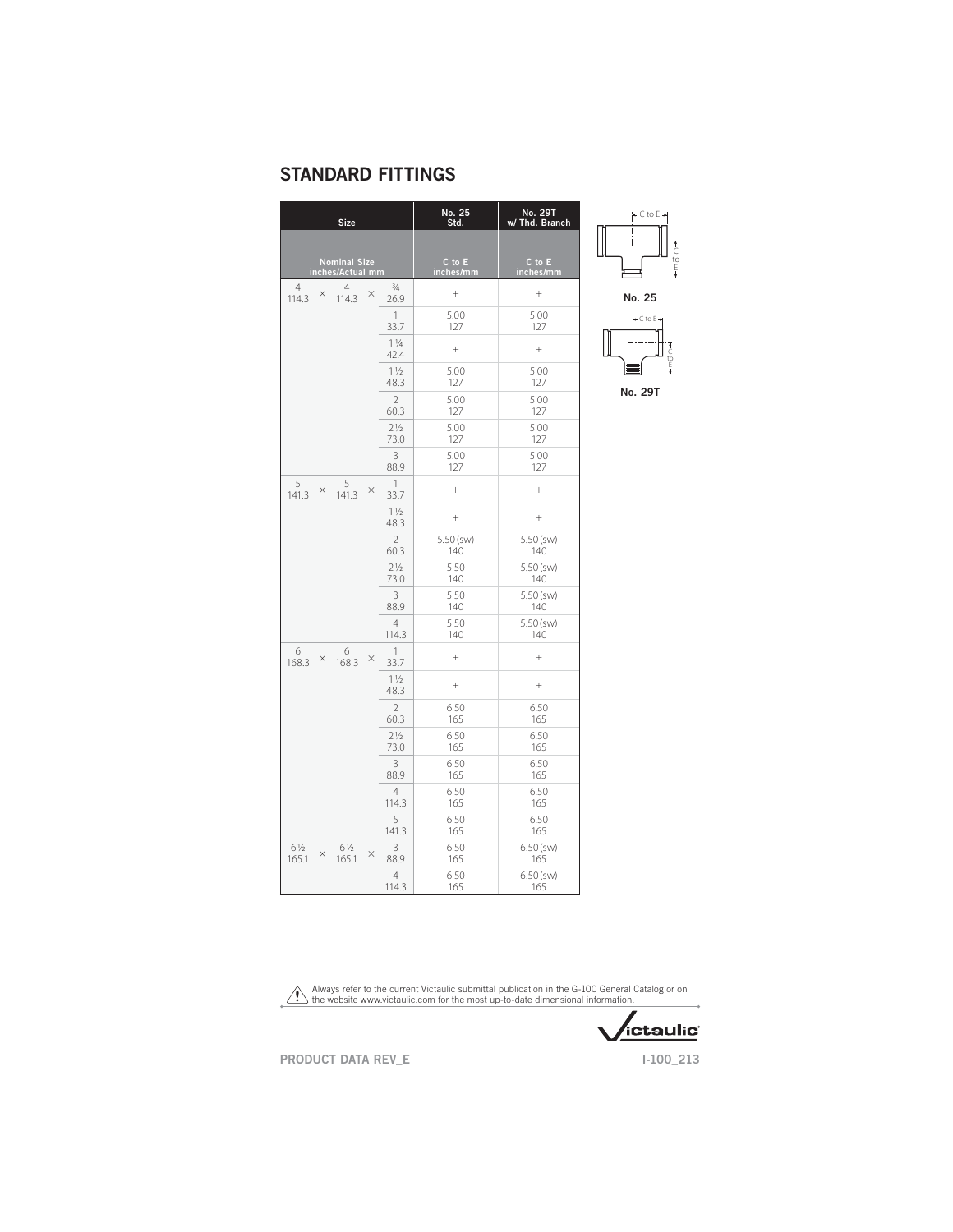| <b>Size</b>                                        |                        | No. 25<br>Std.      | No. 29T<br>w/ Thd. Branch |
|----------------------------------------------------|------------------------|---------------------|---------------------------|
|                                                    |                        |                     |                           |
| Nominal Size<br>inches/Actual mm                   |                        | C to E<br>inches/mm | $C$ to $E$<br>inches/mm   |
| 8<br>8<br>$\times$<br>×<br>219.1<br>219.1          | $1\frac{1}{2}$<br>48.3 | $^{+}$              | $^{+}$                    |
|                                                    | $\overline{2}$         | 7.75 (sw)           | 7.75 (sw)                 |
|                                                    | 60.3                   | 197                 | 197                       |
|                                                    | $2\frac{1}{2}$<br>73.0 | $\ddot{}$           | $^{+}$                    |
|                                                    | 3                      | 7.75 (sw)           | 7.75 (sw)                 |
|                                                    | 88.9                   | 197                 | 197                       |
|                                                    | $\overline{4}$         | 7.75                | 7.75                      |
|                                                    | 114.3                  | 197                 | 197                       |
|                                                    | 5                      | 7.75 (sw)           | 7.75 (sw)                 |
|                                                    | 141.3                  | 197                 | 197                       |
|                                                    | 6                      | 7.75                | 7.75                      |
|                                                    | 168.3                  | 197                 | 197                       |
|                                                    | 165.1                  | 7.75 (sw)           | 7.75 (sw)                 |
|                                                    | mm                     | 197                 | 197                       |
| 10<br>10<br>$\times$<br>$\times$<br>273.0<br>273.0 | $1\frac{1}{2}$<br>48.3 | $^{+}$              | $^{+}$                    |
|                                                    | $\overline{2}$         | $9.00$ (sw)         | $9.00$ (sw)               |
|                                                    | 60.3                   | 229                 | 229                       |
|                                                    | 71/2<br>73.0           | $^{+}$              | $^{+}$                    |
|                                                    | 3<br>88.9              | $^{+}$              | $^{+}$                    |
|                                                    | $\overline{4}$         | $9.00$ (sw)         | $9.00$ (sw)               |
|                                                    | 114.3                  | 229                 | 229                       |
|                                                    | 5                      | $9.00$ (sw)         | $9.00$ (sw)               |
|                                                    | 141.3                  | 229                 | 229                       |
|                                                    | 6                      | $9.00$ (sw)         | $9.00$ (sw)               |
|                                                    | 168.3                  | 229                 | 229                       |
|                                                    | 8                      | $9.00$ (sw)         | $9.00$ (sw)               |
|                                                    | 219.1                  | 229                 | 229                       |
| 12<br>12<br>$\times$<br>$\times$<br>323.9<br>323.9 | $\mathbf{1}$<br>33.7   | $^{+}$              | $^{+}$                    |
|                                                    | $\overline{2}$<br>60.3 | $^{+}$              | $^{+}$                    |
|                                                    | 21/2<br>73.0           | $^{+}$              | $^{+}$                    |
|                                                    | 3                      | $10.00$ (sw)        | $10.00$ (sw)              |
|                                                    | 88.9                   | 254                 | 254                       |
|                                                    | $\overline{4}$         | $10.00$ (sw)        | $10.00$ (sw)              |
|                                                    | 114.3                  | 254                 | 254                       |
|                                                    | 5                      | $10.00$ (sw)        | $10.00$ (sw)              |
|                                                    | 141.3                  | 254                 | 254                       |
|                                                    | 6                      | $10.00$ (sw)        | $10.00$ (sw)              |
|                                                    | 168.3                  | 254                 | 254                       |
|                                                    | 8                      | $10.00$ (sw)        | $10.00$ (sw)              |
|                                                    | 219.1                  | 254                 | 254                       |
|                                                    | 10                     | 10.00 (sw)          | $10.00$ (sw)              |
|                                                    | 273.0                  | 254                 | 254                       |

 $\div$  C to E  $\div$ C to E No. 25



No. 29T

Always refer to the current Victaulic submittal publication in the G-100 General Catalog or on the website www.victaulic.com for the most up-to-date dimensional information.

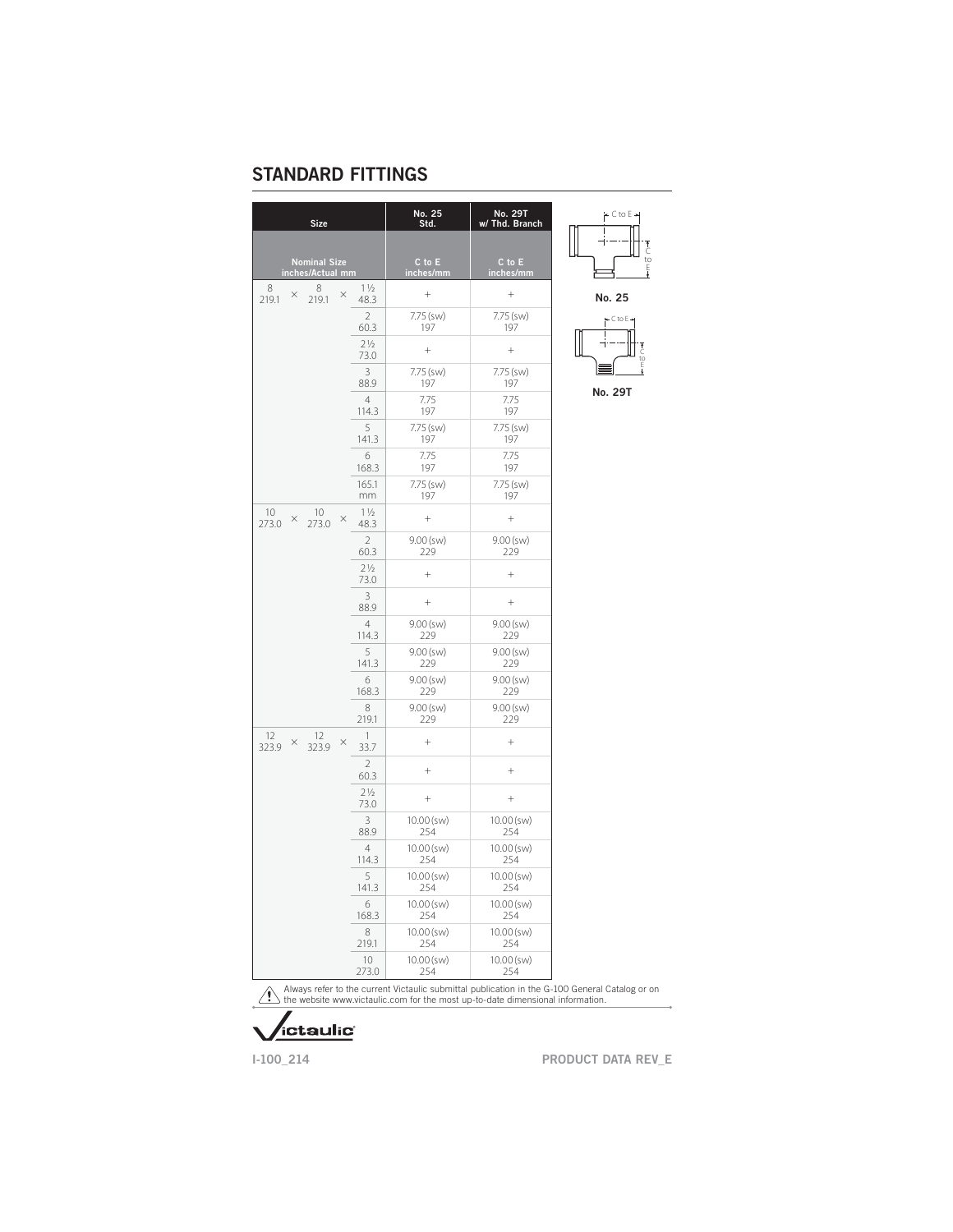| <b>Size</b>                                         |                         | No. 25<br>Std.      | <b>No. 29T</b><br>w/ Thd. Branch           |
|-----------------------------------------------------|-------------------------|---------------------|--------------------------------------------|
|                                                     |                         |                     |                                            |
| Nominal Size<br>inches/Actual mm                    |                         | C to E<br>inches/mm | C to E<br>inches/mm                        |
| #14<br>14<br>$\times$<br>$\times$<br>355.6<br>355.6 | $\overline{4}$<br>114.3 | $^{+}$              | $^{+}$                                     |
|                                                     | 6<br>168.3              | $\! + \!\!\!\!$     | $^{+}$                                     |
|                                                     | 8<br>219.1              | 11.00<br>279        | 11.00<br>279                               |
|                                                     | 10<br>273.0             | 11.00<br>279        | 11.00<br>279                               |
|                                                     | 12<br>323.9             | 11.00<br>279        | 11.00<br>279                               |
| # 16<br>16<br>$\times$ 406.4<br>$\times$<br>406.4   | $\overline{4}$<br>114.3 | $+$                 | $^{+}$                                     |
|                                                     | 6<br>168.3              | $\! + \!\!\!\!$     | $^{+}$                                     |
|                                                     | 8<br>219.1              | 12.00<br>305        | 12.00<br>305                               |
|                                                     | 10<br>273.0             | 12.00<br>305        | 12.00<br>305                               |
|                                                     | 12<br>323.9             | 12.00<br>305        | 12.00<br>305                               |
|                                                     | 14<br>355.6             | $^{+}$              | $^{+}$                                     |
| #18<br>18<br>$\times$<br>×<br>457.0<br>457.0        | $\overline{4}$<br>114.3 | $^{+}$              | $^{+}$                                     |
|                                                     | 6<br>168.3              | $^{+}$              | $^{+}$                                     |
|                                                     | 8<br>219.1              | $\! + \!\!\!\!$     | $^{+}$                                     |
|                                                     | 10<br>273.0             | 15.50<br>394        | 15.50<br>394                               |
|                                                     | 12<br>323.9             | 15.50<br>394        | 15.50<br>394                               |
|                                                     | 14<br>355.6             | 15.50<br>394        | $\overline{a}$<br>$\overline{\phantom{0}}$ |
|                                                     | 16<br>406.4             | 15.50<br>394        | $\overline{a}$<br>$\overline{a}$           |
| # 20<br>20<br>×<br>X<br>508.0<br>508.0              | 6<br>168.3              | $^{+}$              | $\ddot{}$                                  |
|                                                     | 8<br>219.1              | $^{+}$              | $^{+}$                                     |
|                                                     | 10<br>273.0             | $^{+}$              | $^{+}$                                     |
|                                                     | 12<br>323.9             | $^{+}$              | $^{+}$                                     |
|                                                     | 14<br>355.6             | 17.25<br>438        |                                            |
|                                                     | 16<br>406.4             | 17.25<br>438        |                                            |
|                                                     | 18<br>457.0             | 17.25<br>438        |                                            |



No. 25



No. 29T

 $\Delta$ Always refer to the current Victaulic submittal publication in the G-100 General Catalog or on the website www.victaulic.com for the most up-to-date dimensional information.